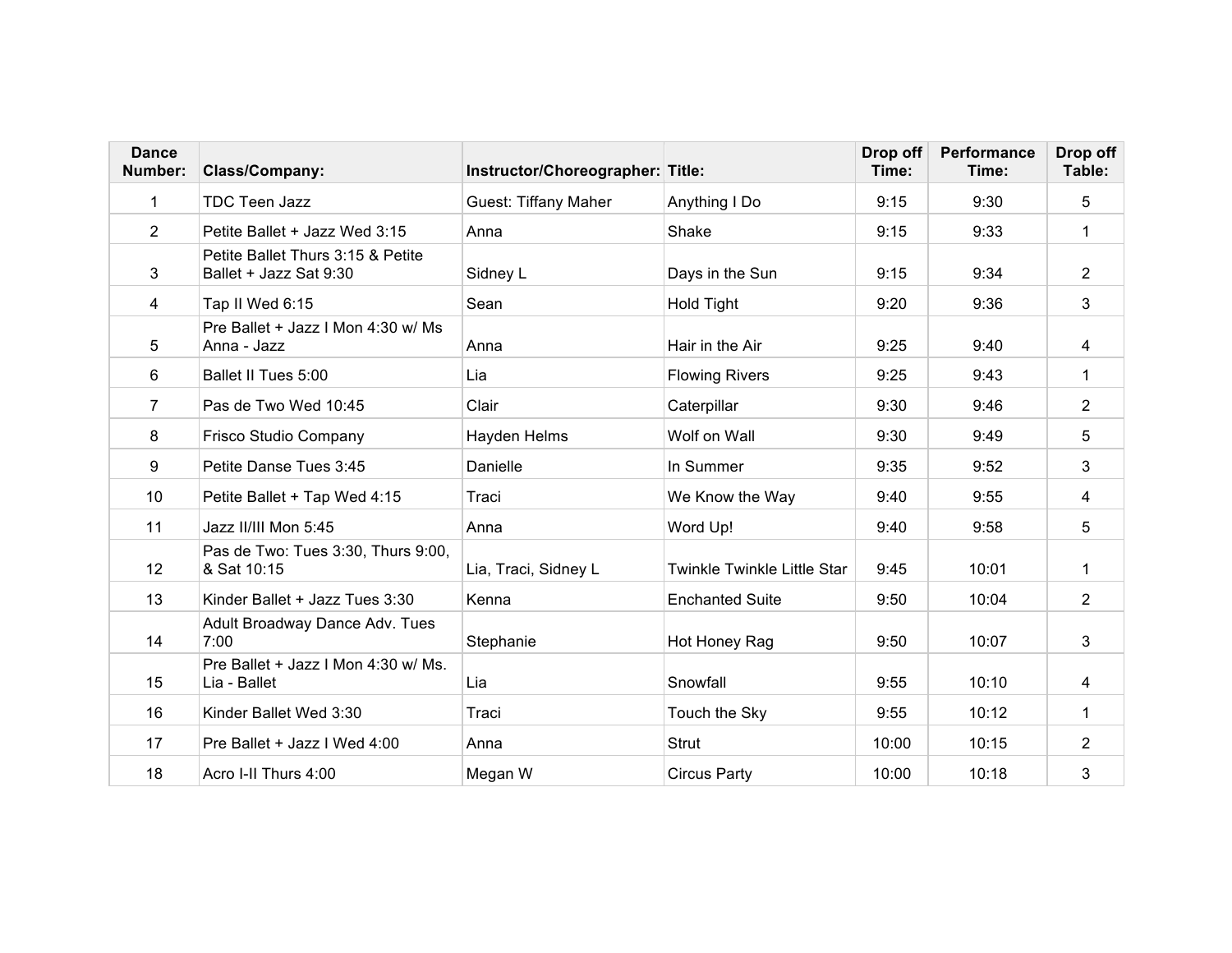| 19 | <b>TDC Musical Theater</b>                                 | Hayden Helms                | <b>Words Fail</b>                      | 10:05 | 10:22 | 5              |
|----|------------------------------------------------------------|-----------------------------|----------------------------------------|-------|-------|----------------|
| 20 | Petite Danse Wed 2:45 & Petite<br>Danse + Jazz Thurs 10:15 | Traci                       | If All the Raindrops                   | 10:10 | 10:26 | 4              |
| 21 | Dallas Studio Company Lyrical                              | McKenzie                    | What the World Needs<br><b>Now</b>     | 10:10 | 10:29 | 5              |
| 22 | Pre Ballet + Jazz I Mon 4:30 w/ Ms.<br>Anna - Ballet       | Anna                        | Take to the Sky                        | 10:15 | 10:32 | 1              |
| 23 | <b>Bitty Company Turquoise Team</b>                        | Megan W                     | <b>Pineapple Princess</b>              | 10:15 | 10:34 | $\overline{2}$ |
| 24 | Daddy Daughter Dance Group 1                               | Traci                       | Deep in the Heart of<br>Texas          | 10:20 | 10:37 | 3              |
| 25 | Frisco Studio Company Jazz                                 | Lyndsay                     | <b>Little Swing</b>                    | 10:25 | 10:40 | 5              |
| 26 | Ballet I Mon 4:15                                          | Emma                        | Let's Go Fly a Kite                    | 10:25 | 10:43 | 4              |
| 27 | Petite Ballet Tues 4:30                                    | Danielle                    | Wish Upon a Star                       | 10:30 | 10:46 | 1              |
| 28 | Pre Ballet I/II Tues 4:00                                  | Lia                         | Summer Rain                            | 10:30 | 10:48 | $\overline{2}$ |
| 29 | Contemporary II Wed 5:15                                   | Vincent                     | The Spring Season                      | 10:35 | 10:51 | 3              |
| 30 | Pas de Two Mon 10:15                                       | McKenzie                    | The Little Bird                        | 10:35 | 10:54 | 4              |
| 31 | Tiny Tumbling Fri 3:30 & Sat 10:00                         | Traci, Sydney P             | Animal Kingdom Jamz                    | 10:40 | 10:56 | $\mathbf{1}$   |
| 32 | Frisco Studio Company<br>Contemporary                      | <b>Guest: Akilah Brooks</b> | <b>Timeless</b>                        | 10:40 | 10:58 | 5              |
| 33 | Pre Ballet + Jazz I Mon 4:30 w/ Ms.<br>Lia - Jazz          | Lia                         | Dancing in the Moonlight               | 10:45 | 11:01 | $\overline{2}$ |
| 34 | Kinder Ballet + Jazz Sat 11:00                             | Ashlyn                      | Fly to Your Heart                      | 10:45 | 11:03 | 3              |
| 35 | Kinder Ballet Thurs 4:00 w/ Ms.<br>Sidney                  | Sidney L                    | The Lonely Goatherd                    | 10:50 | 11:06 | 4              |
| 36 | <b>TDC Junior Contemporary</b>                             | Megan W                     | In the Blink of an Eye                 | 10:50 | 11:08 | 5              |
| 37 | Acro I-II Thurs 6:15                                       | Traci                       | <b>Hawaiian Roller Coaster</b><br>Ride | 10:55 | 11:11 | 1              |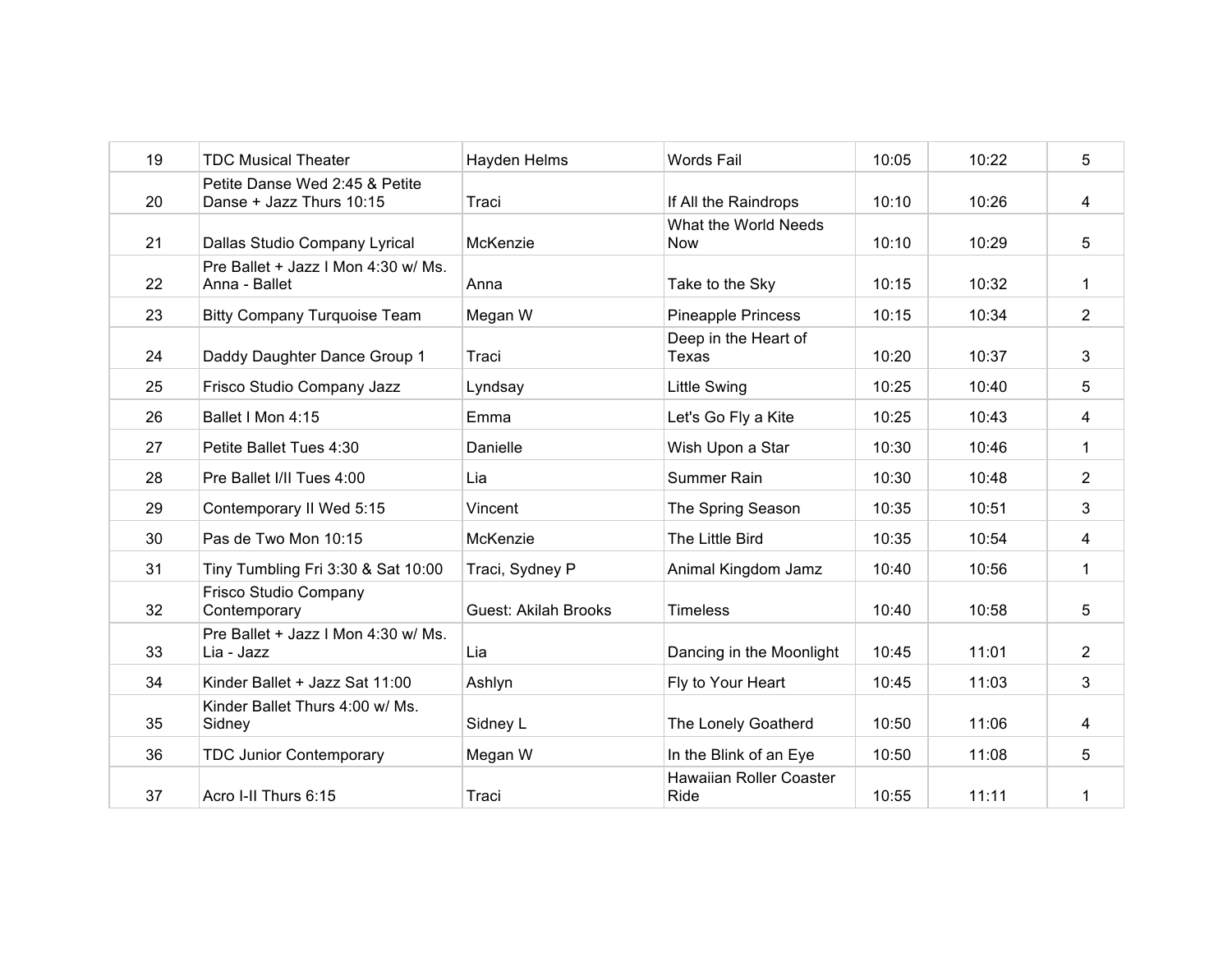| 38 | Kinder Ballet + Tumbling Thurs 5:15                            | McKenzie                  | Singin' in the Rain        | 10:55 | 11:14 | $\overline{c}$ |
|----|----------------------------------------------------------------|---------------------------|----------------------------|-------|-------|----------------|
| 39 | Jazz II Tues 4:00                                              | Lyndsay                   | Tears                      | 11:00 | 11:17 | 3              |
| 40 | Petite Ballet + Jazz Wed 1:00                                  | Traci                     | Where the Sunbeams<br>Play | 11:05 | 11:20 | 4              |
| 41 | Ballet II/III Wed 4:15                                         | Kate                      | <b>Flowing Down River</b>  | 11:05 | 11:23 | 5              |
| 42 | Pre Jazz I/II Tues 5:00                                        | Lyndsay                   | Conga                      | 11:10 | 11:28 | $\mathbf 1$    |
| 43 | Pre Ballet + Tap I Thurs 4:15                                  | Traci                     | Just Around the Riverbend  | 11:15 | 11:31 | $\overline{2}$ |
| 44 | Hip Hop (7-9yrs) Tues 5:00                                     | Frankie                   | Dance Avenue               | 11:15 | 11:34 | 3              |
| 45 | Petite Danse + Acro Sat 9:00                                   | Ashlyn                    | Mr. Sun                    | 11:20 | 11:37 | 4              |
| 46 | Frisco Studio Company Lyrical                                  | Lyndsay                   | In This Storm              | 11:25 | 11:40 | 5              |
| 47 | Kinder Ballet + Tap Tues 4:15                                  | Traci                     | All is Found               | 11:30 | 11:44 | $\mathbf 1$    |
| 48 | Kinder Ballet + Tap + Jazz Sat 8:45                            | Emma                      | A Million Dreams           | 11:30 | 11:47 | $\overline{2}$ |
| 49 | <b>TDC Senior Contemporary</b>                                 | <b>Guest: Dee Caspary</b> | Passing Through            | 11:35 | 11:50 | 5              |
| 50 | Petite Danse + Tap + Jazz Mon 1:45<br>& Petite Danse Tues 2:15 | Traci                     | Surfin' Safari             | 11:40 | 11:54 | 3              |
| 51 | Lyrical Beg/Int Thurs 6:15                                     | McKenzie                  | The Secret Garden          | 11:40 | 11:57 | 4              |
| 52 | Kinder Ballet + Hip Hop Mon 3:00                               | Sydney Mora               | Colors of the Wind         | 11:45 | 12:00 | 1              |
| 53 | Petite Ballet + Tap Sat 12:00                                  | Emma                      | The Glow                   | 11:45 | 12:03 | $\overline{2}$ |
| 54 | Boys Rough & Tumble Thurs 3:30                                 | Frankie                   | <b>Battlefield</b>         | 11:50 | 12:06 | 3              |
| 55 | Pas de Two: Sat 9:00 & Sat 11:00                               | Sydney May                | <b>Bunny Hop</b>           | 11:55 | 12:09 | 4              |
| 56 | Jazz I Mon 5:15                                                | Emma                      | Fire Under My Feet         | 11:55 | 12:12 | 1              |
| 57 | Petite Ballet Mon 2:30 & Petite Ballet<br>+ Jazz Thurs 9:30    | Traci                     | <b>Blue Skies</b>          | 12:00 | 12:15 | $\overline{2}$ |
| 58 | Hip Hop Thurs 5:15                                             | Jessica                   | So Fly                     | 12:00 | 12:18 | 3              |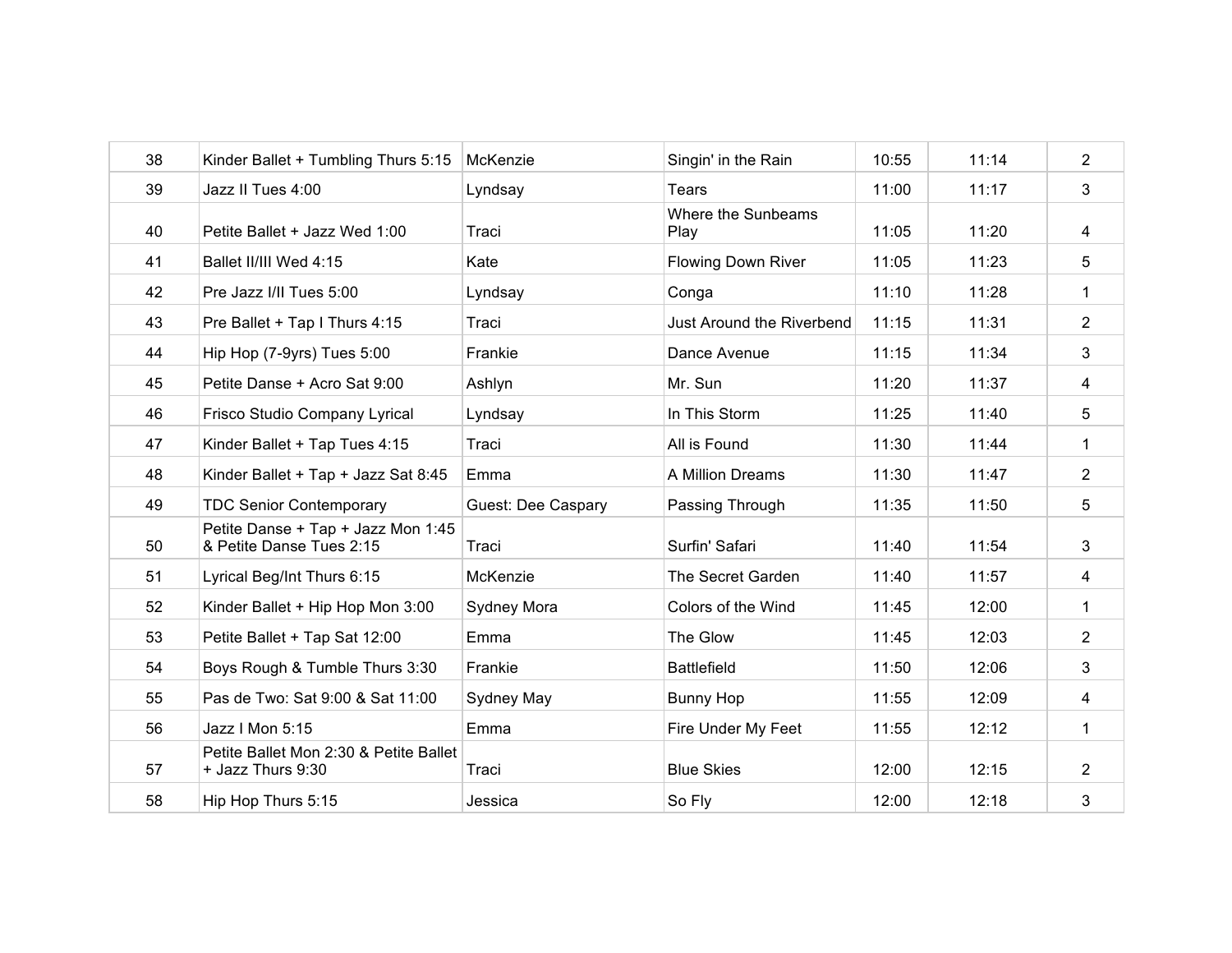| 59 | Dallas Mini Company Jazz                        | Clair           | Girls Just Wanna Have<br>Fun       | 12:05 | 12:21 | 5              |
|----|-------------------------------------------------|-----------------|------------------------------------|-------|-------|----------------|
| 60 | Petite Ballet + Tap Thurs 3:30 w/ Ms.<br>Traci  | Traci           | Put on a Happy Face                | 12:05 | 12:24 | 4              |
| 61 | Beginning Ballet Thurs 5:00                     | Hannah          | How Far I'll Go                    | 12:10 | 12:27 | $\mathbf 1$    |
| 62 | Bitty Company Magenta Team                      | Clair, Traci    | I Need a Nap                       | 12:15 | 12:30 | $\overline{2}$ |
| 63 | <b>TDC Junior Jazz</b>                          | Lyndsay         | Work for it                        | 12:15 | 12:33 | 5              |
| 64 | Hip Hop (5-8 yrs) Sat 9:00                      | Andy            | Cool Off                           | 12:20 | 12:36 | 3              |
| 65 | Ballet II-II/III Sat 10:00                      | Melissa R       | Ballet Suite No. 2 Spring<br>Waltz | 12:20 | 12:38 | 4              |
| 66 | Petite Danse Tues 9:30                          | McKenzie        | Hey, Ladybug                       | 12:25 | 12:41 | $\mathbf 1$    |
| 67 | Petite Ballet + Jazz Tues 3:45 w/ Ms.<br>Hannah | Hannah          | I Wanna be Like You                | 12:25 | 12:44 | $\overline{2}$ |
| 68 | Hip Hop Hooray (5-7 yrs) Fri 4:15               | Sydney Mora     | Cold Water                         | 12:30 | 12:46 | 3              |
| 69 | Pre Ballet I-II Fri 4:15                        | Traci           | The Sound of Music                 | 12:30 | 12:48 | 4              |
| 70 | Hip Hop (9-11 yrs) Sat 10:00                    | Andy            | Long Beach                         | 12:35 | 12:51 | 5              |
| 71 | Petite Ballet Sat 10:45                         | Sydney P        | <b>Rainbow Connection</b>          | 12:35 | 12:53 | $\mathbf 1$    |
| 72 | Ballet II Thurs 5:15                            | Kenna           | Swan Lake Valse                    | 12:40 | 12:56 | $\overline{2}$ |
| 73 | <b>TDC Teen Contemporary</b>                    | Guest: Sam Neas | Oh What a World                    | 12:40 | 12:59 | 5              |
| 74 | Petite Ballet Mon 3:30                          | Clair           | <b>Butterfly Fly Away</b>          | 12:45 | 1:03  | 3              |
| 75 | Pre Ballet + Jazz I/II Sat 9:45                 | Ashlyn          | Surfin' USA                        | 12:50 | 1:06  | 4              |
| 76 | Broadway Dance III-IV Wed 7:15                  | Anna            | The Room Where it<br>Happens       | 12:55 | 1:09  | 5              |
| 77 | Ballet I Wed 6:15                               | Kate            | Out in the Countryside             | 12:55 | 1:12  | 1              |
| 78 | Petite Ballet Tues 3:00 (ESD)                   | Traci           | Here Comes the Sun                 | 1:00  | 1:15  | 2              |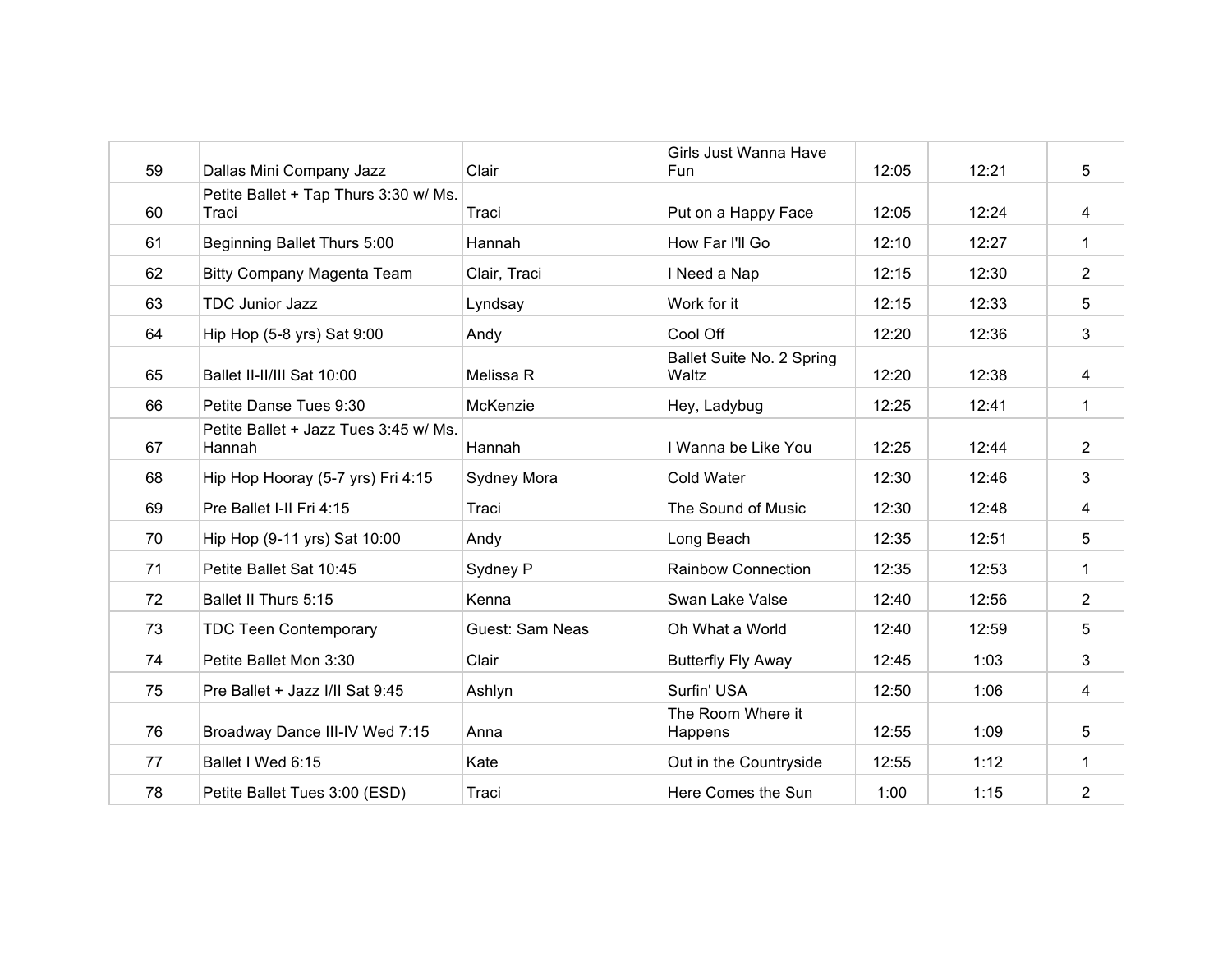| 79 | Frisco Mini Company Tap                           | Megan W     | <b>Funky Monkey</b>                              | 1:00 | 1:18 | 5              |
|----|---------------------------------------------------|-------------|--------------------------------------------------|------|------|----------------|
| 80 | Acro I Thurs 6:15 w/ Ms. Lia                      | Lia         | I Like to Move it                                | 1:05 | 1:21 | 3              |
| 81 | Dallas Mini Company Hip Hop                       | Sydney Mora | In the Rain                                      | 1:05 | 1:23 | 5              |
| 82 | Petite Ballet Wed 10:00                           | Clair       | <b>Fireflies</b>                                 | 1:10 | 1:26 | 4              |
| 83 | Daddy Daughter Dance Group 2                      | Traci       | Deep in the Heart of<br>Texas                    | 1:10 | 1:29 | 1              |
| 84 | Ballet I/II Thurs 4:15                            | Kenna       | Norwegian Peasant<br>Dance                       | 1:15 | 1:31 | $\overline{2}$ |
| 85 | Petite Danse Mon 12:30                            | Traci       | What a Wonderful World                           | 1:20 | 1:35 | 3              |
| 86 | <b>Acting Company</b>                             | Christi     | Kids on Broadway: Songs<br>that Stopped the Show | 1:20 | 1:38 | 5              |
|    | <b>AWARDS &amp; TEACHER</b><br><b>RECOGNITION</b> |             |                                                  | 1:35 | 1:50 | $\overline{4}$ |
| 87 | Frisco Studio Company Jazz                        | Lyndsay     | Jai Ho                                           | 1:45 | 2:00 | 5              |
| 88 | Ballet II Tues 5:30                               | Kenna       | Giselle                                          | 1:45 | 2:03 | 1              |
| 89 | Kinder Ballet Sat 11:30                           | Sydney May  | A Dream is a Wish Your<br><b>Heart Makes</b>     | 1:50 | 2:06 | $\overline{2}$ |
| 90 | Petite Danse + Tap Wed 9:15                       | Clair       | Caterpillar Conga                                | 1:50 | 2:09 | 3              |
| 91 | Modern Beginning Thurs 5:15                       | Frankie     | In Her Element                                   | 1:55 | 2:12 | 4              |
| 92 | Contemporary I/II Thurs 5:30                      | Vincent     | Down to the River                                | 2:00 | 2:16 | 5              |
| 93 | Pas de Two Mon 9:45 & Tues 10:15                  | McKenzie    | You are my Sunshine                              | 2:05 | 2:20 | 1              |
| 94 | Jazz/Hip Hop Combo Thursday 4:15                  | Frankie     | Feel the Queens Breeze                           | 2:05 | 2:23 | $\overline{2}$ |
| 95 | Hip Hop Thurs 6:15                                | Jessica     | Squad Up                                         | 2:10 | 2:28 | 3              |
| 96 | Pre Ballet II Mon 3:30                            | Kenna       | The Sleeping Beauty Suite                        | 2:15 | 2:31 | 4              |
| 97 | Jazz I Wed 7:15                                   | McKenzie    | Queen of the Beach                               | 2:15 | 2:34 | 1              |
|    |                                                   |             |                                                  |      |      |                |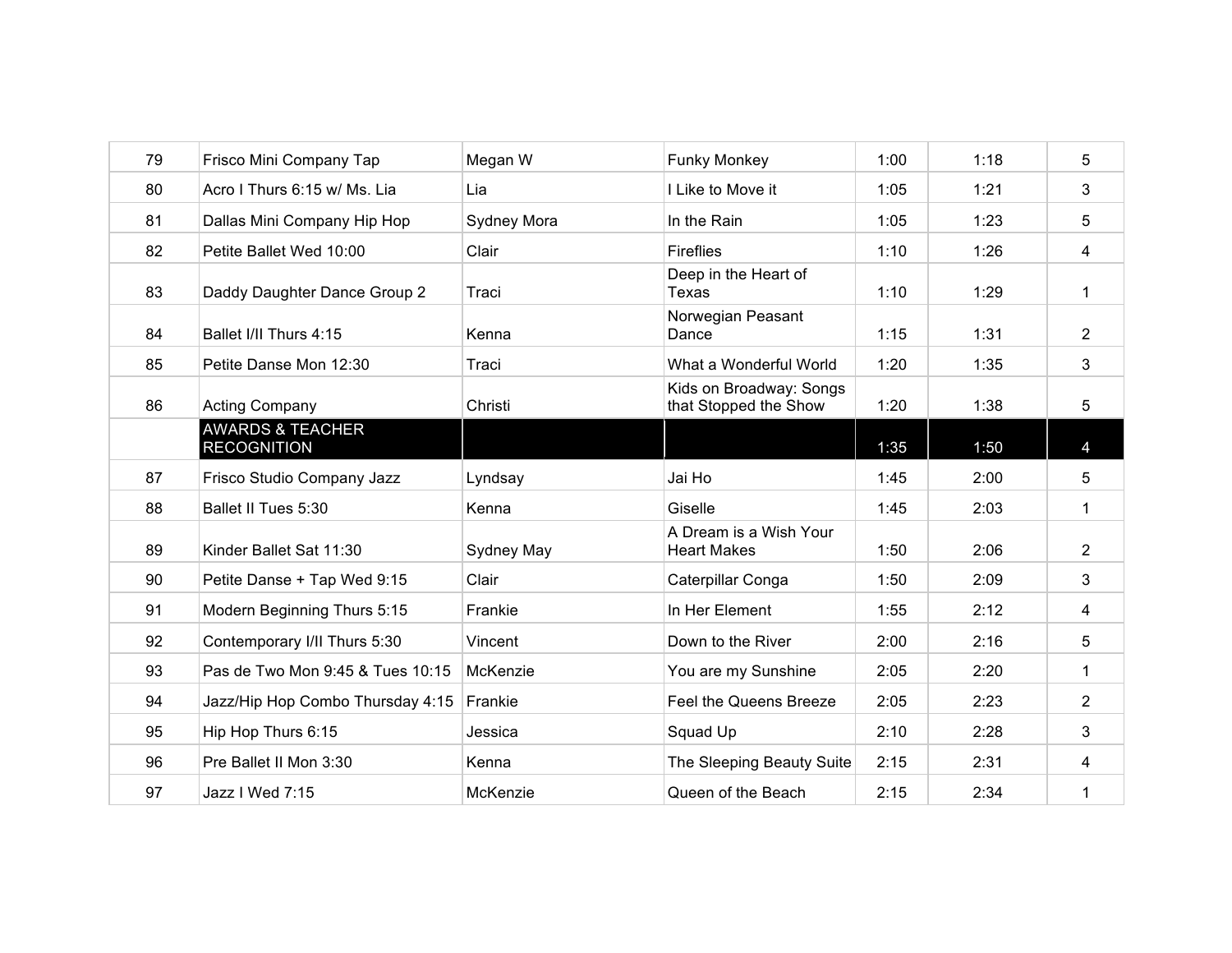| 98  | Frisco Mini Company Jazz                         | Lyndsay      | Heatwave                 | 2:20 | 2:37 | 5              |
|-----|--------------------------------------------------|--------------|--------------------------|------|------|----------------|
| 99  | Pas de Two Fri 9:45                              | McKenzie     | Sing a Song of Flowers   | 2:25 | 2:40 | $\overline{2}$ |
| 100 | Pre Jazz II Tues 6:15                            | Traci        | Car Wash                 | 2:25 | 2:43 | 3              |
| 101 | Pas de Two Thurs 3:45                            | Kenna        | Spring                   | 2:30 | 2:46 | 4              |
| 102 | Dallas Studio Company Tap                        | Anna         | Goosebumps               | 2:30 | 2:48 | 5              |
| 103 | Kinder Ballet + Tap Thursday 4:15                | Sydney May   | A Whole New World        | 2:35 | 2:51 | 1              |
| 104 | Dallas Mini Company Tap                          | Traci        | It's a Lovely Day Today  | 2:35 | 2:53 | 5              |
| 105 | Hip Hop Hooray Tues 4:15                         | Frankie      | <b>Unravelled Travel</b> | 2:40 | 2:56 | $\overline{2}$ |
| 106 | Pre Ballet I Thurs 5:15                          | Lia          | <b>Red Roses</b>         | 2:45 | 3:00 | 3              |
| 107 | Frisco Studio Company Jazz                       | Lyndsay      | Vyzee                    | 2:45 | 3:03 | 5              |
| 108 | Petite Danse Sat 10:15                           | Sydney May   | Now That I See You       | 2:50 | 3:06 | 4              |
| 109 | Frisco Studio Company Lyrical                    | Sidney L     | Seasons                  | 2:50 | 3:08 | 5              |
| 110 | Petite Ballet Thurs 3:30 (Hockaday)              | Sydney May   | Be Our Guest             | 2:55 | 3:11 | $\mathbf 1$    |
| 111 | Dallas Studio Company<br>Contemporary            | Kenna        | To Build a Home          | 2:55 | 3:14 | 5              |
| 112 | Petite Danse + Tap Sat 11:30                     | Sydney P     | Rockin' Robin            | 3:00 | 3:17 | $\overline{2}$ |
| 113 | Contemporary I Wed 4:15                          | Vincent      | Sail Away                | 3:05 | 3:20 | 3              |
| 114 | Petite Danse Fri 10:15                           | McKenzie     | Flowers in the Garden    | 3:05 | 3:23 | 4              |
| 115 | Pre Tap I-II Sat 10:00 & Pre Tap II<br>Tues 7:00 | Emma & Traci | Ease on Down the Road    | 3:10 | 3:26 | 1              |
| 116 | Ballet I Mon 4:45                                | Kenna        | Estudiantina Waltz       | 3:10 | 3:29 | $\overline{2}$ |
| 117 | <b>TDC Teen Contemporary</b>                     | Clair        | Maison                   | 3:15 | 3:32 | 5              |
| 118 | Hip Hop Crew                                     | Andy         | Midnight                 | 3:20 | 3:36 | 3              |
|     |                                                  |              |                          |      |      |                |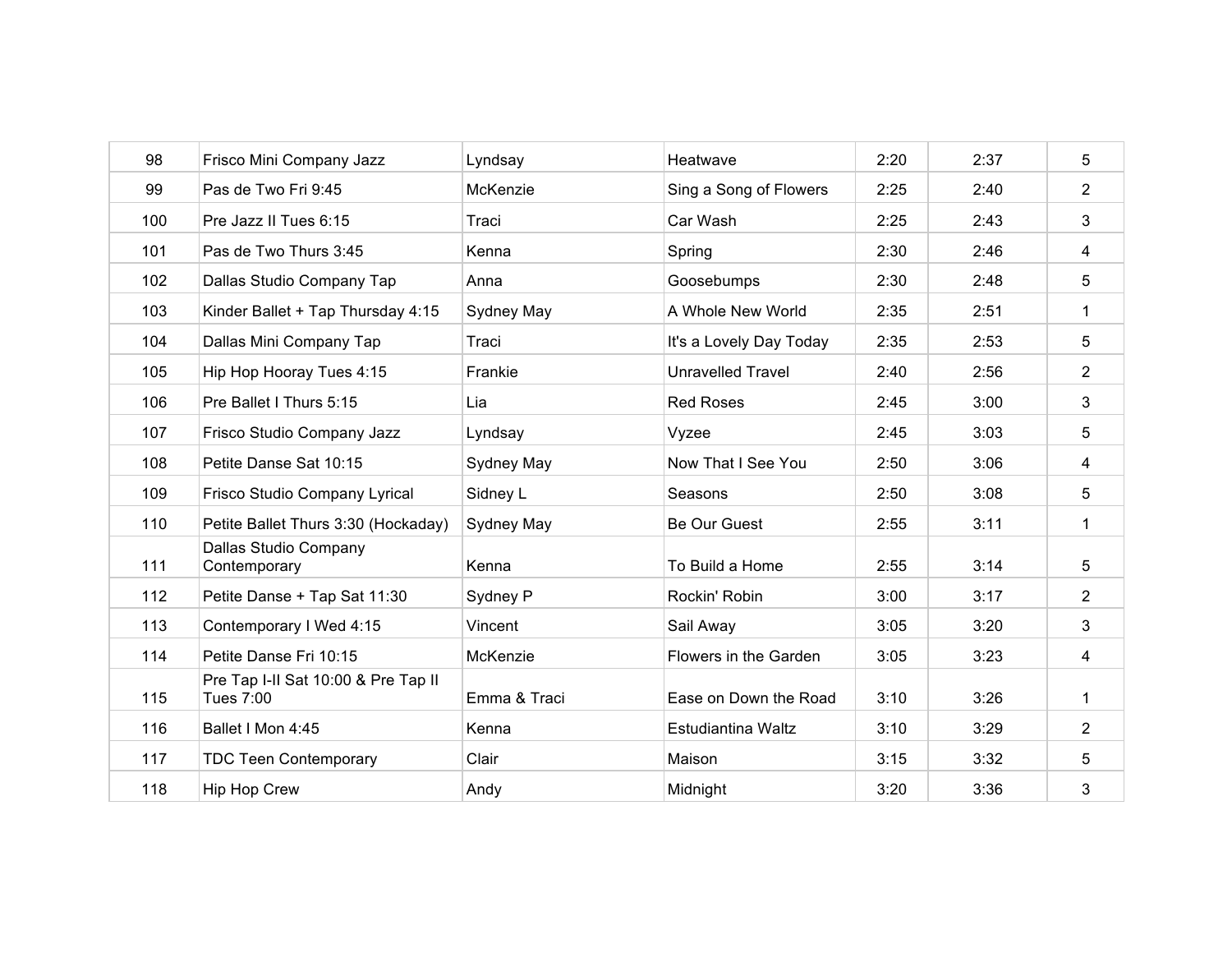| 120 | Pre Ballet I Wed 4:15                       | McKenzie     | Somewhere Over the<br>Rainbow | 3:20 | 3:39 | 4              |
|-----|---------------------------------------------|--------------|-------------------------------|------|------|----------------|
| 119 | Frisco Mini Company Hip Hop                 | Andy         | <b>Desert Heat</b>            | 3:25 | 3:42 | 5              |
| 121 | Pre Ballet + Jazz   Sat 10:45               | Emma         | Surf Crazy                    | 3:30 | 3:45 | $\mathbf 1$    |
| 122 | Ballet I Tues 6:30                          | Danielle     | Paint With All the Colors     | 3:30 | 3:48 | $\overline{2}$ |
| 123 | Dallas Studio Company Jazz                  | Anna         | A Little Party                | 3:35 | 3:52 | 5              |
| 124 | Pre Ballet I Thurs 3:30                     | McKenzie     | Little April Shower           | 3:40 | 3:55 | 3              |
| 125 | Jazz II Tues 6:45                           | Frankie      | A Stroll in the Park          | 3:40 | 3:58 | 4              |
| 126 | Pas de Two Fri 9:15                         | McKenzie     | <b>Butterfly</b>              | 3:45 | 4:03 | $\mathbf{1}$   |
| 127 | Petite Ballet Tues 3:00 w/ Ms. Emma Emma    |              | If You Can Dream              | 3:50 | 4:05 | $\overline{2}$ |
| 128 | Pre Jazz I-II Wed 5:15                      | McKenzie     | Sunshine                      | 3:50 | 4:08 | 3              |
| 129 | <b>TDC Senior Pointe</b>                    | Kali Kleiman | <b>Vivid Space</b>            | 3:55 | 4:11 | 5              |
| 130 | Pre Ballet II Tues 5:15                     | Traci        | Snow                          | 4:00 | 4:15 | 4              |
| 131 | Hip Hop Tues 6:00                           | Frankie      | <b>Recess Time</b>            | 4:00 | 4:18 | $\mathbf 1$    |
| 132 | Daddy Daughter Dance Group 3                | Traci        | Deep in the Heart of<br>Texas | 4:05 | 4:22 | $\overline{2}$ |
| 133 | Kinder Ballet + Tap Mon 3:30<br>(Bradfield) | Sydney May   | Part of Your World            | 4:10 | 4:25 | 3              |
| 134 | Tap I Mon 6:00                              | Traci        | Another Day of Sun            | 4:10 | 4:28 | 4              |
| 135 | Dallas Studio Company Ballet                | Kenna        | Cello Suite                   | 4:15 | 4:31 | 5              |
| 136 | Kinder Ballet Thurs 4:00 (CKS)              | Lia          | Dragonflies                   | 4:15 | 4:34 | $\mathbf 1$    |
| 137 | Int Lyrical Thrus 6:15                      | Adrienne     | Soldiers                      | 4:20 | 4:36 | $\overline{2}$ |
| 138 | <b>TDC Teen Contemporary</b>                | Megan Storey | Hallelujah                    | 4:20 | 4:39 | 5              |
| 139 | Ballet I-I/II Sat 9:00                      | Melissa R    | Ballet Suite No. 3 Waltz      | 4:25 | 4:43 | 3              |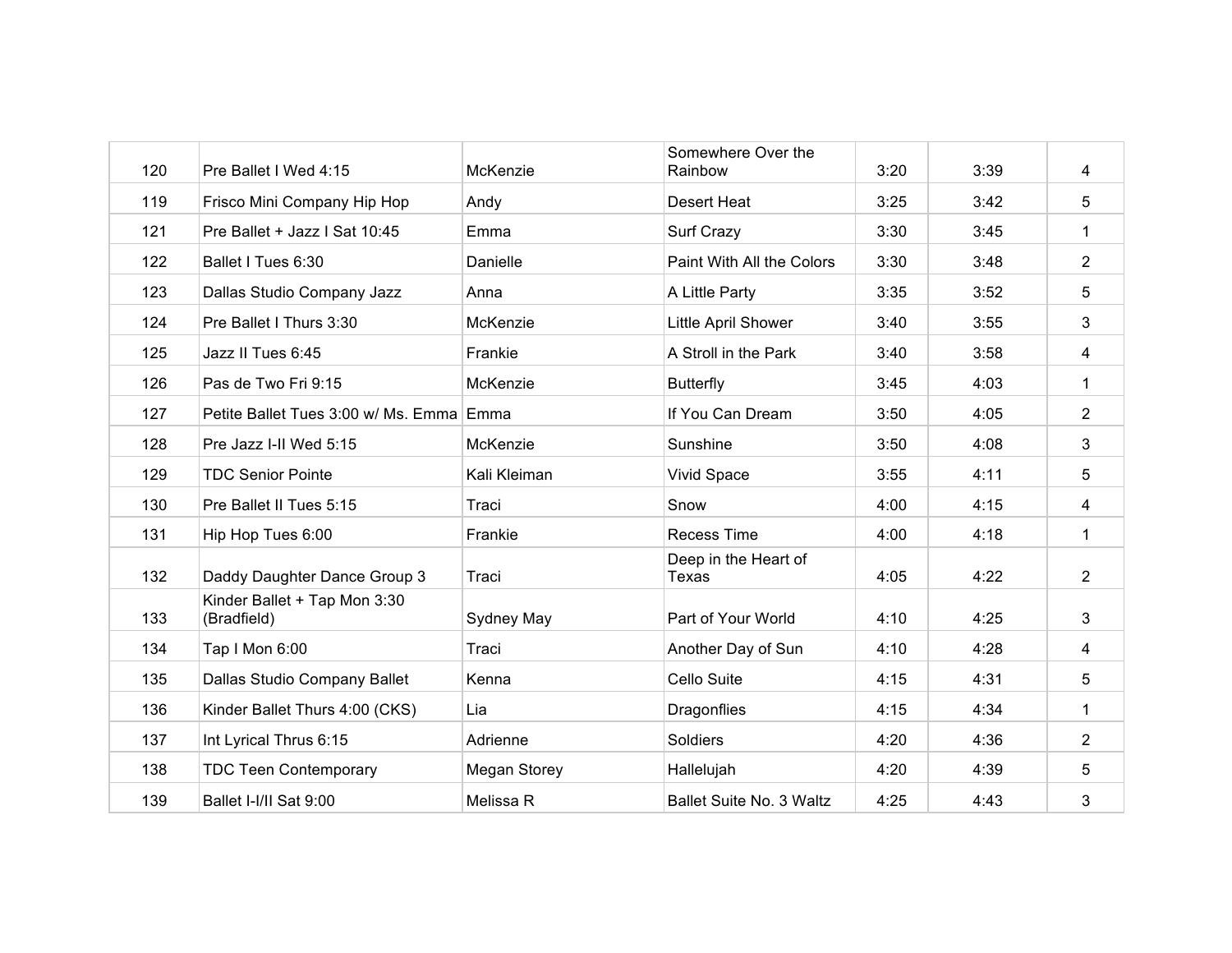| 140 | Pre Ballet I Tues 3:30                            | Traci                       | <b>Trolley Wood</b>             | 4:30 | 4:46 | 4              |
|-----|---------------------------------------------------|-----------------------------|---------------------------------|------|------|----------------|
| 141 | Jazz I Mon 5:45                                   | Lia                         | Roar                            | 4:30 | 4:49 | $\mathbf 1$    |
| 142 | Dallas Mini Company Ballet                        | Kenna                       | Dance of the Large Swans        | 4:35 | 4:52 | 5              |
| 143 | Petite Ballet Mon 4:00                            | Sydney Mora                 | <b>Bare Necessities</b>         | 4:40 | 4:55 | $\overline{2}$ |
| 144 | Petite Danse + Tap Mon 3:30                       | Traci                       | <b>Sailing Sailing</b>          | 4:40 | 4:57 | 3              |
| 145 | Dallas Studio Company Jazz                        | Clair                       | Walking on Sunshine             | 4:45 | 5:00 | 5              |
| 146 | Petite Ballet Sat 9:30                            | Sydney May                  | I Just Can't Wait to be<br>King | 4:45 | 5:03 | 4              |
| 147 | <b>TDC Teen Heels</b>                             | <b>Guest: Meghan Sanett</b> | Girlfriend                      | 4:50 | 5:05 | 5              |
| 148 | Jazz I-I/II Tues 5:30                             | Danielle                    | Dancing in the Stars            | 4:50 | 5:08 | 1              |
| 149 | Kinder Ballet + Tap Mon 3:30<br>(Hockaday)        | Anna                        | I See the Light                 | 4:55 | 5:12 | $\overline{2}$ |
| 150 | Hip Hop/Tap Combo Thurs 4:20                      | McKenzie                    | Ice Ice Baby                    | 4:55 | 5:14 | 3              |
| 151 | Petite Ballet + Jazz Tues 3:45 (St.<br>Rita)      | Sydney May                  | Under the Sea                   | 5:00 | 5:17 | 4              |
| 152 | Hip Hop Hooray Thurs 4:30                         | Jessica                     | <b>Bust a Move</b>              | 5:00 | 5:19 | 5              |
| 153 | Pre Ballet II Wed 6:00                            | McKenzie                    | <b>Garden Fairies</b>           | 5:05 | 5:22 | $\mathbf 1$    |
| 154 | Ballroom Combo: Mon 7:15, Wed<br>7:15, & Wed 8:15 | Adrienne                    | Rock in the Treetops            | 5:10 | 5:25 | $\overline{2}$ |
| 155 | Broadway Dance I-II Wed 5:15                      | Anna                        | Friend Like Me                  | 5:10 | 5:28 | 3              |
| 156 | Pre Ballet II Mon 3:45                            | Lia                         | <b>Rustling Leaves</b>          | 5:15 | 5:31 | 4              |
| 157 | Kinder Ballet + Tap Mon 4:15                      | Traci                       | Summer's Just Begun             | 5:15 | 5:33 | 5              |
| 158 | Kinder Ballet + Jazz Sat 9:00                     | <b>Sydney Poteet</b>        | Shake a Tail Feather            | 5:20 | 5:37 | 1              |
| 159 | Petite Ballet + Tap Thurs 3:30 w/ Ms.<br>Hannah   | Hannah                      | On My Way                       | 5:25 | 5:40 | 2              |